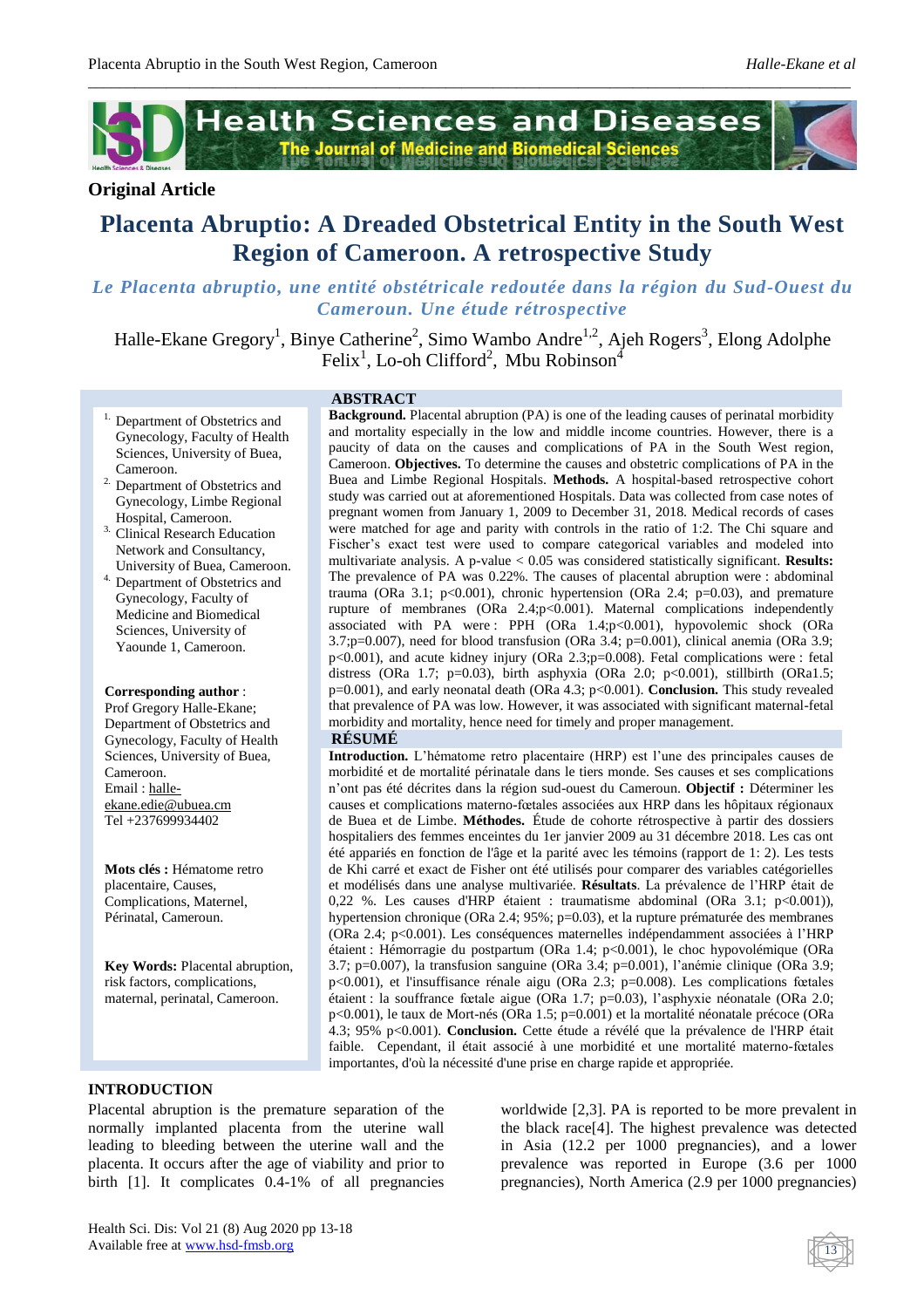and Sub-Saharan Africa (2.7 per 1000 pregnancies)[5]. Hemorrhage contributes 24.5% of maternal death in Sub-Saharan Africa[6]. In a teaching hospital in Yaounde, Cameroon, placental abruption was associated with 73% of antepartum hemorrhage and it had a prevalence of 0.32% [7]. PA poses multiple risks for both mother and fetus. The World Health Organization estimates showed maternal mortality rates due to PA worldwide was 2.1% and perinatal mortality rate was 15% [8] with neonatal prognosis dependent on the percentage of placental detachment [9]. Placental abruption is rare but the incidence is rising [10], and there is limited data about the causes and complications in the South West region of Cameroon hence the necessity of this study. The high incidence in low and middle income countries is accounted for the low socioeconomic conditions, grand multiparity, ignorance about antenatal care, and poor diagnosis and control of predisposing and precipitating factors of PA [7]. The goal of this study was to determine the causes, maternal and fetal complications of PA at the Buea and Limbe Regional Hospitals from January 1, 2009 to December 31, 2018.

# **MATERIALS AND METHODS**

We carried out a 10-year hospital-based retrospective study at the Buea and Limbe Regional Hospitals from January 1, 2009 to December 31, 2018. Data were collected from case notes of patients who gave birth during this period. Medical records of pregnant women diagnosed with PA after 28 weeks gestation (cases) were matched for age, and parity with those without PA (controls) in the ratio 1:2. The diagnosis of PA was gotten from 3rd trimester ultrasounds or as an intraoperative finding from post-operative notes or from retroplacental hematomas following vagina deliveries. We excluded medical records with incomplete or inappropriate data, other causes of antepartum bleeding, and obstetrical hemorrhage before 28 weeks of gestation. Data collection was done using a pre-tested data extraction form. Ethical clearance was obtained from the Institutional Review Board of the Faculty of Health Sciences, University of Buea, and administrative authorization from the Regional Delegation of Public Health for the SWR [11]. The recorded data was processed using the MS Excel 2013 and analyzed using the SPSS 23. The Chi square and Fisher's exact test were used to compare categorical variables. A p-value ≤0.05 was considered statistically significant.

# **RESULTS**

*\_\_\_\_\_\_\_\_\_\_\_\_\_\_\_\_\_\_\_\_\_\_\_\_\_\_\_\_\_\_\_\_\_\_\_\_\_\_\_\_\_\_\_\_\_\_\_\_\_\_\_\_\_\_\_\_\_\_\_\_\_\_\_\_\_\_\_\_\_\_\_\_\_\_\_\_\_\_\_\_\_\_\_\_\_\_\_\_\_\_\_\_\_\_\_\_\_\_*

During the period of our study (from January 1, 2009 to December 31, 2018), we recorded 20812 deliveries and 42 cases of PA, a prevalence of 0.22% (42/20812).

# **Sociodemographic and obstetric characteristics of placental abruption**

The average age of patients with PA was 27 years  $\pm$ 5years (range: 16-39). PA was common among married women (p=0.002). History of previous PA and poor ANC  $(<8$  visits) were associated with PA  $(p=0.003,$ p**<**0.001 respectively) (Table I)

# **Causes of placental abruption**

Bivariate Logistic regression analysis was used to identify causes associated with PA. The potential causes that showed to be statistically significant were; abdominal trauma (OR3.2; 95% CI: 1.2-5.3; p<0.001), maternal hypertension (OR 2.5; 95% CI: 1.3-4.9; p<0.001); specifically, chronic hypertension (OR 2.2; 95% CI:1.5-4.2;  $p=0.03$ ), and premature rupture of membranes(PROM) (OR 2.5; 95% CI: 1.3-4.9; p<0.001) (Table II)

| Table I: Sociodemographic and obstetric characteristics of the study population |                 |                    |                |         |  |  |  |
|---------------------------------------------------------------------------------|-----------------|--------------------|----------------|---------|--|--|--|
| <b>Variables</b>                                                                | Category        | $\text{Case} = 42$ | $Control = 84$ | p-value |  |  |  |
|                                                                                 |                 | $N(\%)$            | $N(\%)$        |         |  |  |  |
| Sociodemographic characteristics                                                |                 |                    |                |         |  |  |  |
| Age [M $\pm$ SD (26.9 $\pm$ 5.2)]                                               | $<$ 20          | 5(11.9)            | 10(11.9)       |         |  |  |  |
|                                                                                 | 20-29           | 25(59.5)           | 52(61.9)       | 0.92    |  |  |  |
|                                                                                 | 30-39           | 12(28.6)           | 22(26.2)       |         |  |  |  |
| Marital status                                                                  | Single          | 11(26.2)           | 36(42.9)       | 0.003   |  |  |  |
|                                                                                 | Married         | 31 (70.8)          | 48 (57.1)      |         |  |  |  |
| Occupation                                                                      | Student         | 12(28.6)           | 17(20.2)       |         |  |  |  |
|                                                                                 | <b>Business</b> | 4(9.5)             | 18(21.4)       | 0.27    |  |  |  |
|                                                                                 | Farmer          | 3(7.1)             | 3(3.6)         |         |  |  |  |
|                                                                                 | Others          | 23(54.8)           | 46(54.8)       |         |  |  |  |
| <b>Obstetric characteristics</b>                                                |                 |                    |                |         |  |  |  |
| Parity                                                                          | $\mathbf{0}$    | 14(33.3)           | 29(34.6)       |         |  |  |  |
|                                                                                 |                 | 8(19.1)            | 16(19.0)       | 0.995   |  |  |  |
|                                                                                 | $2 - 4$         | 20(47.6)           | 39 (46.4)      |         |  |  |  |
| Number of ANC                                                                   | $\overline{0}$  | 11(26.2)           | 3(3.6)         |         |  |  |  |
|                                                                                 | $1 - 7$         | 31(73.8)           | 80(95.2)       | < 0.001 |  |  |  |
|                                                                                 | $\geq 8$        | 0(0.0)             | 1(1.2)         |         |  |  |  |
| History of previous PA                                                          | No              | 38(90.5)           | 84(100)        |         |  |  |  |
|                                                                                 | Yes             | 4(9.5)             | 0(0.0)         | 0.03    |  |  |  |

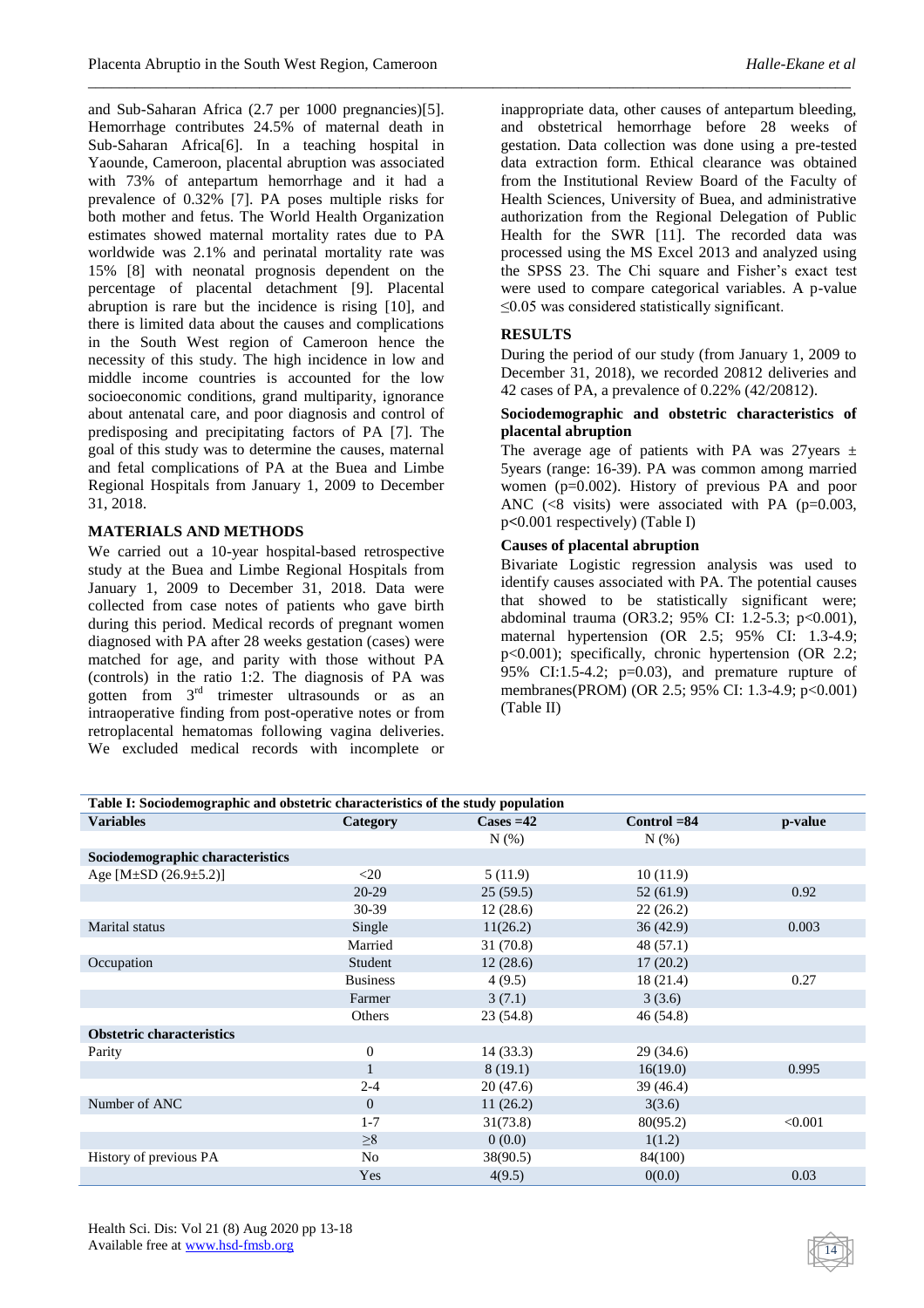### *COR: Crude Odd Ratio, CI: Confidence Interval, N=frequency, NA: Not Applicable, ANC: Antenatal Car*e

*\_\_\_\_\_\_\_\_\_\_\_\_\_\_\_\_\_\_\_\_\_\_\_\_\_\_\_\_\_\_\_\_\_\_\_\_\_\_\_\_\_\_\_\_\_\_\_\_\_\_\_\_\_\_\_\_\_\_\_\_\_\_\_\_\_\_\_\_\_\_\_\_\_\_\_\_\_\_\_\_\_\_\_\_\_\_\_\_\_\_\_\_\_\_\_\_\_\_*

#### **Complications of placental abruption**

There were significant associations between PA and the following maternal complications namely : clinical anemia (OR 4.2; 95% CI: 1.2-6.2; p<0.001), blood transfusion (OR 4.9; 95% CI: 1.7-8.1; p=0.001), PPH (OR 1.4; 95% CI: 1.1-4.2; p<0.001), hypovolemic shock (OR 4.1; 95% CI: 2.1- 6.2; p=0.007) and acute kidney injury (OR 3.1; 95% CI: 1.1-6.2; p=0.008) (Table III) PA was associated with the following fetal complications : birth asphyxia (OR 2.1; 95% CI: 1.2-4.1; p<0.001), low Apgar score (OR 2.5; 95% CI: 1.1-4.2; p=0.04), early neonatal death (OR 4.8; 95% CI: 1.9–9.3; p<0.001), stillbirth (OR 1.5; 95% CI: 1.1-2.7; p=0.001), perinatal death (OR 1.5; 95% CI: 1.1-2.8; p=0.04) and fetal distress (OR 1.8; 95% CI: 1.2–3.1; p=0.03). After multivariate analysis of significant variables, low Apgar

score and perinatal death were found to be confounders

# (Table IV)

# **DISCUSSION**

### **Prevalence of placental abruption**

The prevalence of PA in this study was 0.22%. This was slightly lower than 0.32% in Yaounde teaching hospital [7] and 0.30% in Tanzania [12]. This disparity may be explained by difference in studied population, sampling procedures and diagnostic criteria. Also, the low prevalence of PA could be explained by early detection and management of modifiable risk factors. Furthermore, there is a risk of mild abruption being misdiagnosed or ignored. Hence probable underestimation of the prevalence of PA.

**Sociodemographic and obstetric characteristics of placental abruption**

The mean age of patients with PA was 27 years old. This was similar to 28 years by other studies [1,7,13]. Poor ANC below the 2016 WHO ANC model of 8 contacts was associated with PA. This could be explained by late or lack of diagnosis and management of controllable risk factors of PA such as hypertension. This study also showed that previous occurrence of PA, influenced its occurrence in subsequent pregnancies. This was similar to studies done in Sweden [14], Tanzania [12] and Iran [15].

### **Causes of placental abruption**

Our study showed an association between chronic hypertension and PA with patients with chronic hypertension having 2.5 times increased risk of PA. This was similar to 2.4times in Finland [10].

Just like our study, recent studies have shown an association between abdominal trauma [16,17] and PROM [16,17] with PA. Two mechanisms may account for this link between PROM and PA: induction of PA by abrupt uterus retraction and decompression during preterm PROM[18]

# **Complications of placental abruption**

Our study showed that a majority of cases had noninstrumental vagina delivery(54.8%) compared to caesarean section(42.9%). Instrumental vagina delivery was less likely(2.3%). This was similar to a study done in Nigeria(56%) [3].However, some other studies indicated a larger proportion of patients having caesarian section [7,10,13]. The reason for disparity in mode of management may be due to status of the fetus at the time of presentation, the degree of advancement of labour and the time of diagnosis [13]. Postpartum hemorrhage (PPH) was associated with PA, as seen in other studies [3,12].

| Table II: Causes of placental abruption             |              |                             |                                      |         |                                            |         |  |  |
|-----------------------------------------------------|--------------|-----------------------------|--------------------------------------|---------|--------------------------------------------|---------|--|--|
|                                                     | Cases $n=42$ | <b>Controls</b><br>$n = 84$ | <b>Bivariate Logistic regression</b> |         | <b>Multivariate Logistic</b><br>regression |         |  |  |
| <b>Potential cause</b>                              | N(% )        | $N(\%)$                     | COR (95% CI)                         | p-Value | ORa (95%CI)                                | p-value |  |  |
| Abdominal trauma                                    |              |                             |                                      |         |                                            |         |  |  |
| N <sub>o</sub>                                      | 35(83.3)     | 82(97.6)                    |                                      |         |                                            |         |  |  |
| Yes                                                 | 7(16.7)      | 2(2.4)                      | $3.2(1.2 - 5.32)$                    | < 0.001 | $3.1(1.1-4.9)$                             | 0.002   |  |  |
| Maternal hypertension                               |              |                             |                                      |         |                                            |         |  |  |
| N <sub>o</sub>                                      | 22(52.4)     | 74(88.1)                    | $\mathbf{1}$                         |         |                                            |         |  |  |
| Yes                                                 | 20(47.6)     | 10(11.9)                    | $2.5(1.3-4.9)$                       | < 0.001 | $2.4(1.2-5.1)$                             | 0.002   |  |  |
| Type of hypertension                                |              |                             |                                      |         |                                            |         |  |  |
| Pre-eclampsia                                       | 16(38.1)     | 10(11.9)                    |                                      |         |                                            |         |  |  |
| Gestational<br>hypertension                         | 2(4.8)       | 0(0.0)                      | $2.1(0.2-3.2)$                       | 0.53    |                                            |         |  |  |
| Chronic<br>hypertension                             | 1(2.3)       | 0(0.0)                      | $2.2(1.5-4.2)$                       | 0.03    | $2.4(1.5-4.2)$                             | 0.04    |  |  |
| Pre-eclampsia<br>superimposed<br>with chronic<br>HP | 1(2.3)       | 0(0.0)                      | $2.1(1.4-3.9)$                       | 0.62    |                                            |         |  |  |
| Multiple pregnancies                                |              |                             |                                      |         |                                            |         |  |  |
| N <sub>o</sub>                                      | 39(92.9)     | 77(91.7)                    |                                      |         |                                            |         |  |  |
| Yes                                                 | 3(7.1)       | 7(8.3)                      | $0.8(0.4-1.8)$                       | 0.67    |                                            |         |  |  |
| <b>PROM</b>                                         |              |                             |                                      |         |                                            |         |  |  |
| No                                                  | 30(71.4)     | 70(83.3)                    |                                      |         |                                            |         |  |  |

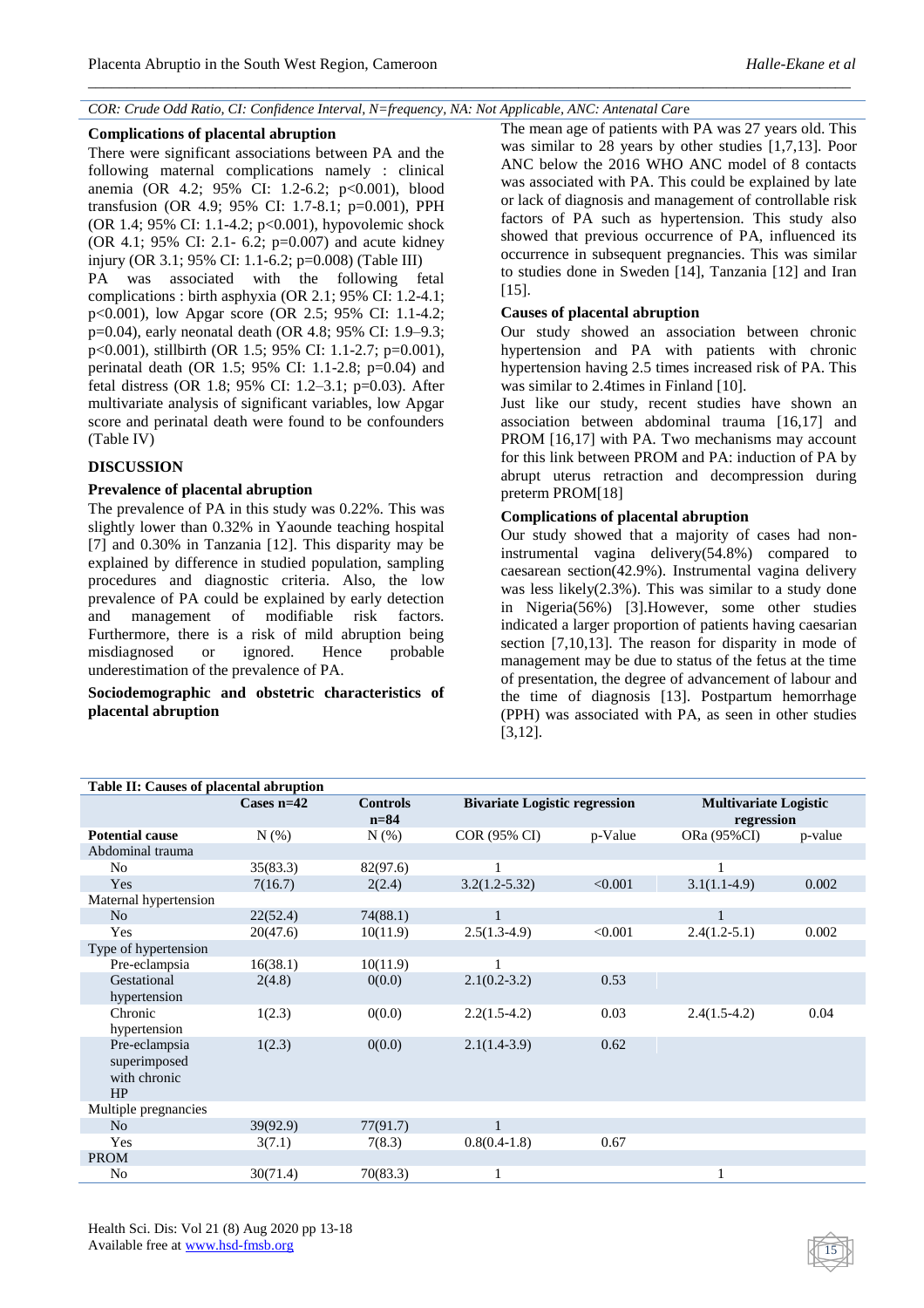Yes  $12(28.6)$   $14(16.7)$   $2.5(1.4-3.1)$   $0.02$   $2.4(1.3-3.9)$   $0.024$ *COR: Crude Odd Ratio, ORa: Adjusted Odd Ratio, CI: Confidence Interval, n=frequency, NA: Not applicable*

*\_\_\_\_\_\_\_\_\_\_\_\_\_\_\_\_\_\_\_\_\_\_\_\_\_\_\_\_\_\_\_\_\_\_\_\_\_\_\_\_\_\_\_\_\_\_\_\_\_\_\_\_\_\_\_\_\_\_\_\_\_\_\_\_\_\_\_\_\_\_\_\_\_\_\_\_\_\_\_\_\_\_\_\_\_\_\_\_\_\_\_\_\_\_\_\_\_\_*

| Table III: Maternal complications of placental abruption |              |                 |                           |            |                              |           |  |
|----------------------------------------------------------|--------------|-----------------|---------------------------|------------|------------------------------|-----------|--|
|                                                          | <b>Cases</b> | <b>Controls</b> | <b>Bivariate analysis</b> |            | <b>Multivariate analysis</b> |           |  |
|                                                          | $(n=42)$     | $(n=84)$        |                           |            |                              |           |  |
| <b>Maternal complications</b>                            | N(%)         | N(% )           | COR (95% CI)              | $p$ -value | ORa (95% CI)                 | p-value   |  |
| Mode of delivery                                         |              |                 |                           |            |                              |           |  |
| Caesarian section                                        | 18(42.9)     | 22(25.9)        |                           |            |                              |           |  |
| Vaginal delivery non                                     | 23(54.8)     | 62(74.1)        | NA                        | NA         | NA                           | <b>NA</b> |  |
| instrumental                                             |              |                 |                           |            |                              |           |  |
| Instrumental vaginal delivery                            | 1(2.3)       | 0(0.0)          |                           |            |                              |           |  |
| <b>PPH</b>                                               |              |                 |                           |            |                              |           |  |
| Yes                                                      | 3(7.1)       | 9(10.6)         | $1.4(1.1-4.2)$            |            | $1.4(1.3-4.4)$               | 0.002     |  |
| N <sub>o</sub>                                           | 39(92.9)     | 75(89.4)        | $\mathbf{1}$              | < 0.001    | 1                            |           |  |
| Clinical anemia                                          |              |                 |                           |            |                              |           |  |
| Yes                                                      | 24(57.1)     | 10(11.8)        | $4.2(1.2-6.2)$            |            | $3.9(1.4-5.7)$               | 0.04      |  |
| N <sub>o</sub>                                           | 18(62.9)     | 74(88.2)        | 1                         | < 0.001    | 1                            |           |  |
| <b>Blood</b> transfusion                                 |              |                 |                           |            |                              |           |  |
| Yes                                                      | 18 (42.9)    | 3(3.5)          | $4.9(1.7-8.1)$            | 0.001      | $3.4(1.3-6.9)$               | < 0.001   |  |
| N <sub>o</sub>                                           | 24(57.1)     | 81(96.5)        | $\mathbf{1}$              |            | 1                            |           |  |
| Unit transfused                                          |              |                 |                           |            |                              |           |  |
| $\mathbf{1}$                                             | 3(16.7)      | 1(33.3)         |                           |            |                              |           |  |
| 2                                                        | 14(77.8)     | 2(66.7)         | <b>NA</b>                 | NA         |                              |           |  |
| $\overline{4}$                                           | 1(5.5)       | 0(0.0)          |                           |            |                              |           |  |
| Acute kidney injury                                      |              |                 |                           |            |                              |           |  |
| Yes                                                      | 3(7.1)       | 1(1.2)          | $3.1(1.1-6.2)$            |            | $2.3(1.4-4.8)$               |           |  |
| No                                                       | 39 (92.9)    | 83(98.8)        | 1                         | 0.008      | 1                            | 0.004     |  |
| Coagulopathy                                             |              |                 |                           |            |                              |           |  |
| Yes                                                      | 4(9.5)       | $\overline{0}$  | $1.2(0.8-3.2)$            |            | $1.2(0.7-2.9)$               | 0.99      |  |
| N <sub>o</sub>                                           | 38 (90.5)    | 84(100)         | $\mathbf{1}$              | 0.94       | 1                            |           |  |
| Hypovolemic Shock                                        |              |                 |                           |            |                              |           |  |
| Yes                                                      | 8(23.5)      | $\Omega$        | $4.1(2.1-6.2)$            |            | $3.7(1.6-7.2)$               | 0.008     |  |
| No                                                       | 36(76.5)     | 84 (100)        | 1                         | 0.007      | 1                            |           |  |
| Maternal death                                           |              |                 |                           |            |                              |           |  |
| Yes                                                      | 0(0)         | 0(0.0)          | <b>NA</b>                 | N A        | <b>NA</b>                    | <b>NA</b> |  |
| N <sub>o</sub>                                           | 42(100)      | 84(98.8)        |                           |            |                              |           |  |
|                                                          |              |                 |                           |            |                              |           |  |

*COR: Crude Odd Ratio, ORa: Adjusted Odd Ratio, CI: Confidence Interval, n=frequency. PPH: Postpartum Hemorrhage, NA: Not applicable*

This is not surprising as both antepartum and PPH are part of the documented sequelae of PA. However, the low level PPH(7.1%) in this study compared to a study in Nigeria(61%)[3] could be explained by the low levels of coagulopathy(9.5%) or uterine atony. However, PPH due to uterine atony was not measured due to incomplete data. The frequent occurrence of maternal anemia has been noted in similar studies [3]. Clinical anemia may be due to the blood loss as a result of PA. Circulatory shock was also associated with PA as seen in other studies [8,16]. This could be explained by excessive blood loss due to PA. Similarly, hypovolemic shock and AKI were significantly associated with PA like other studies [8,16]. This is explained by hypovolemia which could cause acute tubular necrosis due to inadequate perfusion of the kidneys. Just like previous studies, blood transfusion was associated with PA [12]. This may be explained by hypovolemic shock and severe anemia due to antepartum or PPH**.** No maternal death was recorded in our study. This was in contrast with a study done in Tanzania which recorded 4 maternal deaths with a case fatality rate of 3.6% [12] and a study in Nigeria which recorded 2 maternal deaths with a case specific fatality rate of 4.1% [13] and another in Nigeria which recorded 1 maternal death with a case fatality rate of 2.8%[3]

however similar to a study in France with no maternal deaths[18] . This discrepancy between studies could be explained by the differences in sample sizes, the unavailability of blood products for resuscitation in Tanzania [12] and late presentations of PPH with irreversible shock [3,12] probably due to coagulopathy or uterine atony in Nigeria.

In this study, fetal distress and Birth asphyxia were found to be associated with PA. It is the result of reduction of the uteroplacental perfusion impeading blood flow to the foetus leading to hypoxemia. Congruent to other studies [13,18], birth asphyxia was also associated with PA. The high rate of perinatal mortality (80.9%) is comparable to those reported from similar developing countries such as Pakistan (67.9%) and in Burkina Faso (88.6%) [1] but lower than a similar study done in Yaoundé- Cameroon (46%). The high stillbirth rate could due to the possible three delays as stated by the WHO including delay for the patient to decide to come to the facility at the onset of bleeding, delay to arrive the facility[7] and delay from the medical staff to identify risk factors during ANC or cause and to diagnose PA and implement adequate therapeutic mesures early enough to give a chance to the baby to survive **.**

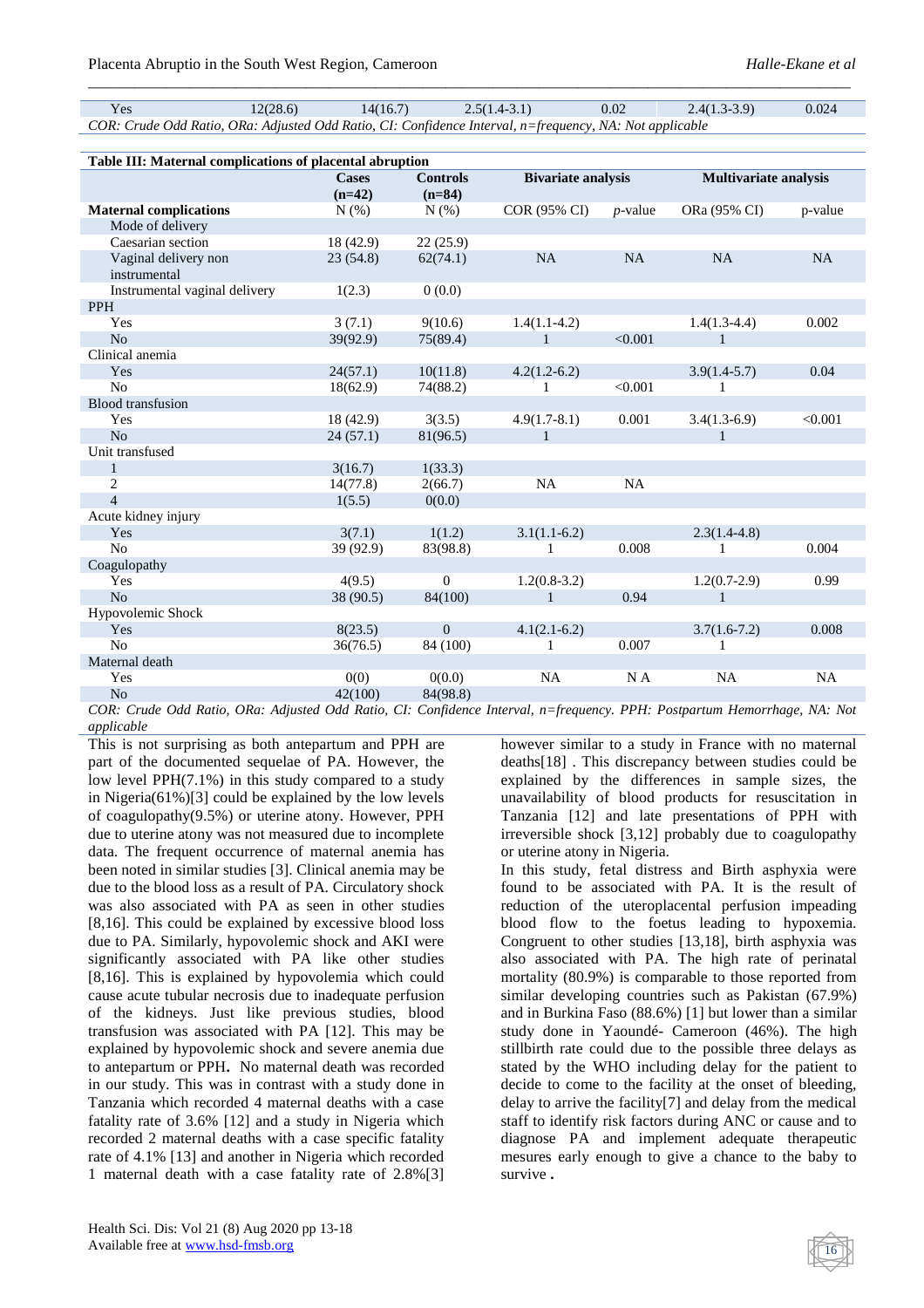Excluding files of participants with incomplete data could cause selection bias and hence affect our results.

This was mitigated by meticulously exploiting data from the files that were available despite the difficulties encountered because records were not well archived.

| Table IV: Fetal complications of placental abruption                                                        |              |                 |                           |            |                              |           |  |  |
|-------------------------------------------------------------------------------------------------------------|--------------|-----------------|---------------------------|------------|------------------------------|-----------|--|--|
|                                                                                                             | <b>Cases</b> | <b>Controls</b> | <b>Bivariate analysis</b> |            | <b>Multivariate analysis</b> |           |  |  |
|                                                                                                             | $(n=42)$     | $(n=84)$        |                           |            |                              |           |  |  |
| <b>Fetal complications</b>                                                                                  | N(%)         | N(% )           | COR (95%CI)               | $p$ -value | ORa (95%CI)                  | p-value   |  |  |
| Gestational age/weeks                                                                                       |              |                 |                           |            |                              |           |  |  |
| 28-31                                                                                                       | 15(35.7)     | 2(2.4)          | $4.1(0.3-8.1)$            |            | $2.8(0.9-3.9)$               |           |  |  |
| $32 - 33$                                                                                                   | 4(9.5)       | 0(0)            | $1.6(0.2-6.8)$            | 0.67       | $1.5(0.6-5.2)$               | 0.77      |  |  |
| 34-36                                                                                                       | 13(31.0)     | 1(1.2)          | $2.7(1.6-4.2)$            |            | $2.3(0.7-4.3)$               |           |  |  |
| $37 - 42$                                                                                                   | 10(23.8)     | 81(96.4)        | $\mathbf{1}$              |            |                              |           |  |  |
| Fetal distress                                                                                              |              |                 |                           |            |                              |           |  |  |
| Yes                                                                                                         | 16(38.1)     | 78(92.9)        | $1.8(1.2-3.1)$            | 0.041      | $1.7(1.4-5.4)$               | 0.03      |  |  |
| N <sub>o</sub>                                                                                              | 26(61.9)     | 6(7.1)          |                           |            |                              |           |  |  |
| Still birth                                                                                                 |              |                 |                           |            |                              |           |  |  |
| Yes                                                                                                         | 25(59.5)     | 2(2.4)          | $1.5(1.1-2.7)$            | 0.001      | $1.5(1.2-2.8)$               | < 0.001   |  |  |
| N <sub>o</sub>                                                                                              | 17(40.5)     | 82(97.6)        | 1                         |            |                              |           |  |  |
| Birth Asphyxia                                                                                              |              |                 |                           |            |                              |           |  |  |
| Yes                                                                                                         | 9(21.4)      | 0(0)            | $2.1(1.2-4.1)$            | 0.001      | $2.0(1.1-4.2)$               | < 0.001   |  |  |
| N <sub>o</sub>                                                                                              | 33(78.6)     | 84(100)         |                           |            |                              |           |  |  |
| Apgar score                                                                                                 |              |                 |                           |            |                              |           |  |  |
| $\overline{0}$                                                                                              | 23(54.8)     | 2(3.5)          | $2.5(1.1-4.2)$            |            | $2.5(0.8-4.2)$               |           |  |  |
| $1 - 2$                                                                                                     | 2(4.8)       | 0(0.0)          | $2.1(1.2-3.8)$            | 0.04       | $2.0(0.7-3.1)$               | 0.88      |  |  |
| $3-6$                                                                                                       | 13(31.0)     | 2(2.4)          | $1.7(1.3-2.5)$            |            | $1.8(0.8-3.3)$               |           |  |  |
| $7-10$                                                                                                      | 4(9.5)       | 80(94.1)        | 1                         |            |                              |           |  |  |
| Birth weight                                                                                                |              |                 |                           |            |                              |           |  |  |
| $<$ 1000g                                                                                                   | 4(9.5)       | 3(3.5)          |                           |            |                              |           |  |  |
| 1000g-1499g                                                                                                 | 2(4.8)       | 0(0.0)          |                           |            |                              |           |  |  |
| 1500-2499                                                                                                   | 13(31.0)     | 2(2.4)          | <b>NA</b>                 | <b>NA</b>  | <b>NA</b>                    | <b>NA</b> |  |  |
| 2500-3999                                                                                                   | 23(54.8)     | 79(94.1)        |                           |            |                              |           |  |  |
| $\geq 4000$ g                                                                                               | 0.00         | 0.00            |                           |            |                              |           |  |  |
| Early neonatal death                                                                                        |              |                 |                           |            |                              |           |  |  |
| Yes                                                                                                         | 9(21.4)      | 2(2.4)          | $4.8(1.9-9.3)$            | 0.002      | $4.3(1.4 - 7.22)$            | < 0.001   |  |  |
| No                                                                                                          | 33(78.6)     | 82(97.6)        |                           |            |                              |           |  |  |
| $COR$ . Crude Odd Ratio, ORa: Adjusted Odd Ratio, CI: Confidence Interval, n-frequency, NA: Not applicable. |              |                 |                           |            |                              |           |  |  |

*\_\_\_\_\_\_\_\_\_\_\_\_\_\_\_\_\_\_\_\_\_\_\_\_\_\_\_\_\_\_\_\_\_\_\_\_\_\_\_\_\_\_\_\_\_\_\_\_\_\_\_\_\_\_\_\_\_\_\_\_\_\_\_\_\_\_\_\_\_\_\_\_\_\_\_\_\_\_\_\_\_\_\_\_\_\_\_\_\_\_\_\_\_\_\_\_\_\_*

*COR: Crude Odd Ratio, ORa: Adjusted Odd Ratio, CI: Confidence Interval, n=frequency, NA: Not applicable*

Furthermore, the relatively small sample size poses the risk of missing out some causes and difficulty in generalizing conclusion.

### **CONCLUSION**

The prevalence of PA in the Buea and Limbe Regional Hospitals was 0.22%, similar to local and international studies. Abdominal trauma, PROM, chronic hypertension, low levels of ANC and history of previous PA were associated with PA. PA was associated with severe maternal and fetal complications. Clinicians should therefore, identify causes of PA during prenatal care and provide appropriate management

### **ACKNOWLEDGEMENTS**

The authors thank the directors of the Buea and Limbe Regional Hospitals for their authorization to carry out this study and the staff for their support.

#### **AUTHORS' CONTRIBUTIONS**

Halle-Ekane Gregory: Conceptualisation of study, content editing and proofreading of manuscript.

Catherine Binye Musi: Protocol writing, data collection of study and manuscript writing.

Simo Wambo Andre: Content editing and proofreading of manuscript.

Abeg Rogers: Content editing of protocol.

Mbu Robinson: Topic conception, content editing, proofreading of manuscript. Felix Adolphe Elong: Proofreading of manuscript. Lo-oh Clifford: Proofreading of manuscript.

#### **CONFLICTS OF INTERESTS**

The authors declare that they have no conflict of interest.

#### **REFERENCES**

1.Ouédraogo I, Sawadogo YA, Kain DP, Zamane H, Sib SR, Kiemtore S, et al. Placental Abruption in the Obstetrics and Gynecology Service of Regional Hospital Center of Ouahigouya: Epidemiological, Clinical Ant and Therapeutic Aspects about 89 Cases Collected from 1<sup>st</sup> January 2013 to 31<sup>st</sup>December 2015. Open Journal of Obstetrics and Gynecology. 2017;07(01):86–94.

2. Fadl SA, Linnau KF, Dighe MK. Placental abruption and hemorrhage—review of imaging appearance. Emergency Radiology [Internet]. 2018 Aug 29 [cited 2018 Nov 14]; Available from:http://link.springer.com/10.1007/s10140018- 1638-3

3. Abasi I, Jeremiah I, Ekine A. Risk Factors and Pregnancy Outcome of Placental Abruption at the Niger Delta University Teaching Hospital, Okolobiri, South-South Nigeria. B J MedMedicalResearch.2015Jan10;5(8):1000–6.

4. Shen TT, DeFranco EA, Stamilio DM, Chang JJ, Muglia LJ. A population-based study of race-specific risk for placental abruption. BMC Pregnancy Childbirth. 2008 Sep 12;8:43.

5. Cresswell JA, Ronsmans C, Calvert C, Filippi V. Prevalence of placenta praevia by world region: a systemic review and meta-analysis. Trop Med Int Health 2013; 18(6): 712 – 24.